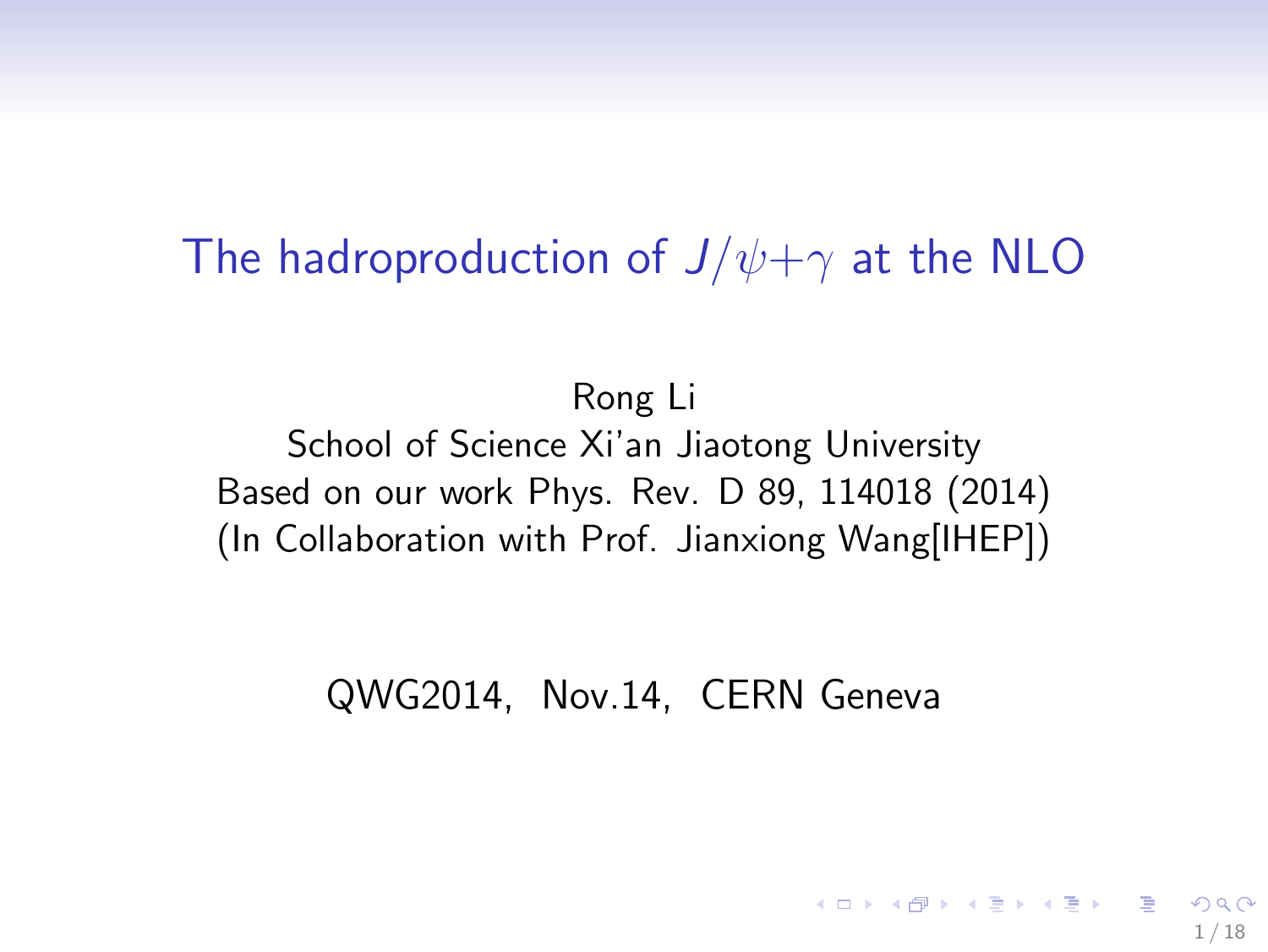## Introduction

• Heavy Quarkonium

Two heavy quarks system, especially the  $J/\psi$  and  $\Upsilon$ .

The dilepton decay channel of them.

The large heavy quark masses set a scale for perturbative calculation.

- color-singlet model Short distance part⊗Long-distance matrix elements
- Shortcomings of color-singlet model Theoretically:Infrared divergence in study of P-wave Quarkonium decay at QCD NLO and relativistic correction for the decay of S-wave Quarkonium Experimentally: The  $J/\psi(\psi')$  surplus problem at the Tevatron.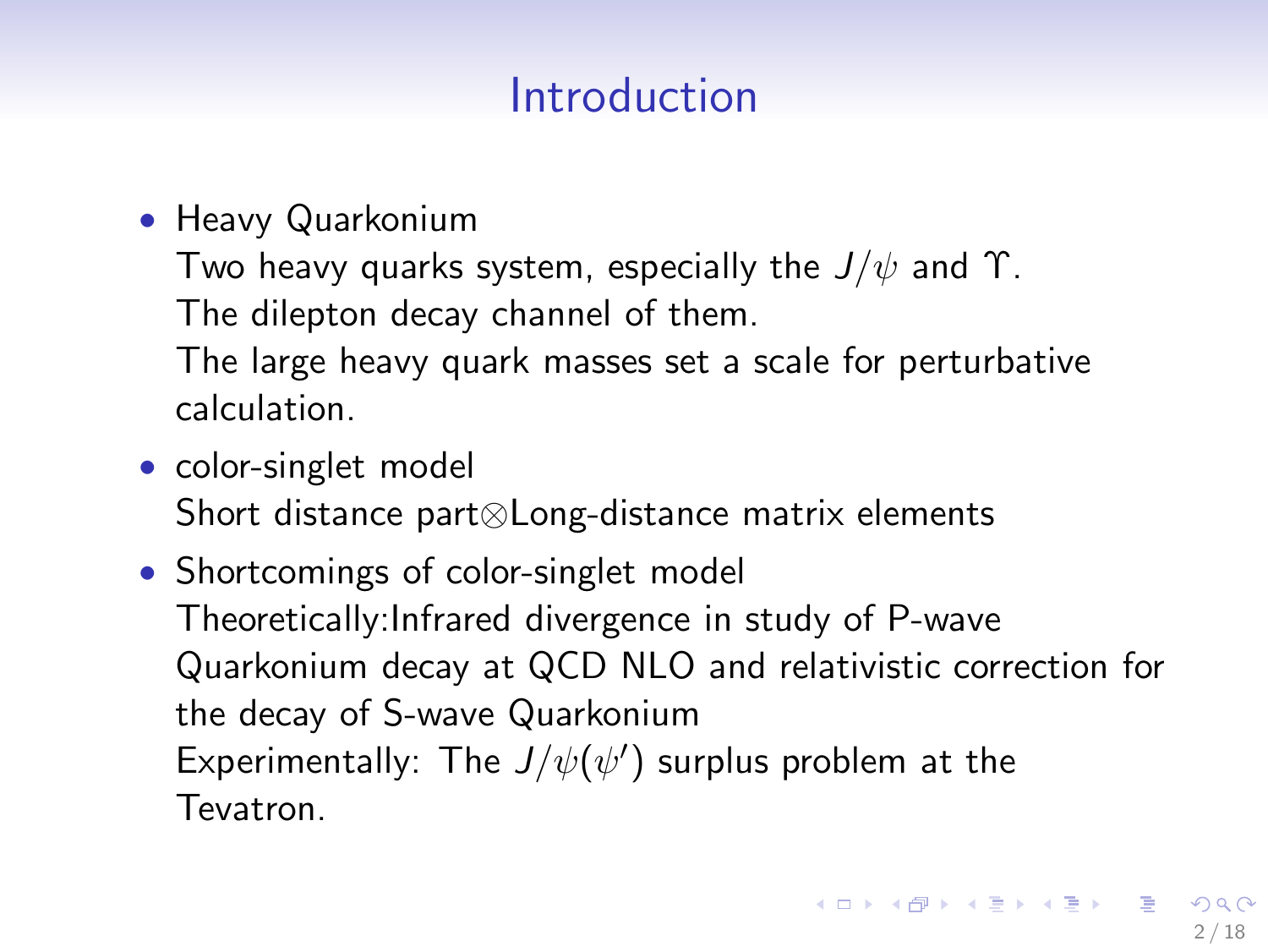• NRQCD Factorization

Effective theory based on QCD(G.T. Bodwin, L. Braaten, and G. P. Lepage, Phys. Rev. D51, 1125, 1995, hep-ph/9407339) Characteristic scales in heavy quark system $\colon\ M_Q>>M_Q$ v $>>M_Q$ v $^2$ 

• Factorization formula for the production of Quarkonium and the matching of coefficients.

$$
\sigma(H) = \sum_{n} \frac{F_n(\Lambda)}{M^{d_n-4}} \langle 0 | \mathcal{O}_n^H(\Lambda) | 0 \rangle
$$

$$
A(Q\overline{Q} \to Q\overline{Q}) \Big|_{\text{pert. QCD}} = \sum_{n} \frac{f_n}{m^{d_n-4}} \langle Q\overline{Q} | \mathcal{O}_n | Q\overline{Q} \rangle \Big|_{\text{pert. NRQCD}}
$$

F (A)

K ロ X K (日) X X ミ X X ミ X ミ コ 3 / 18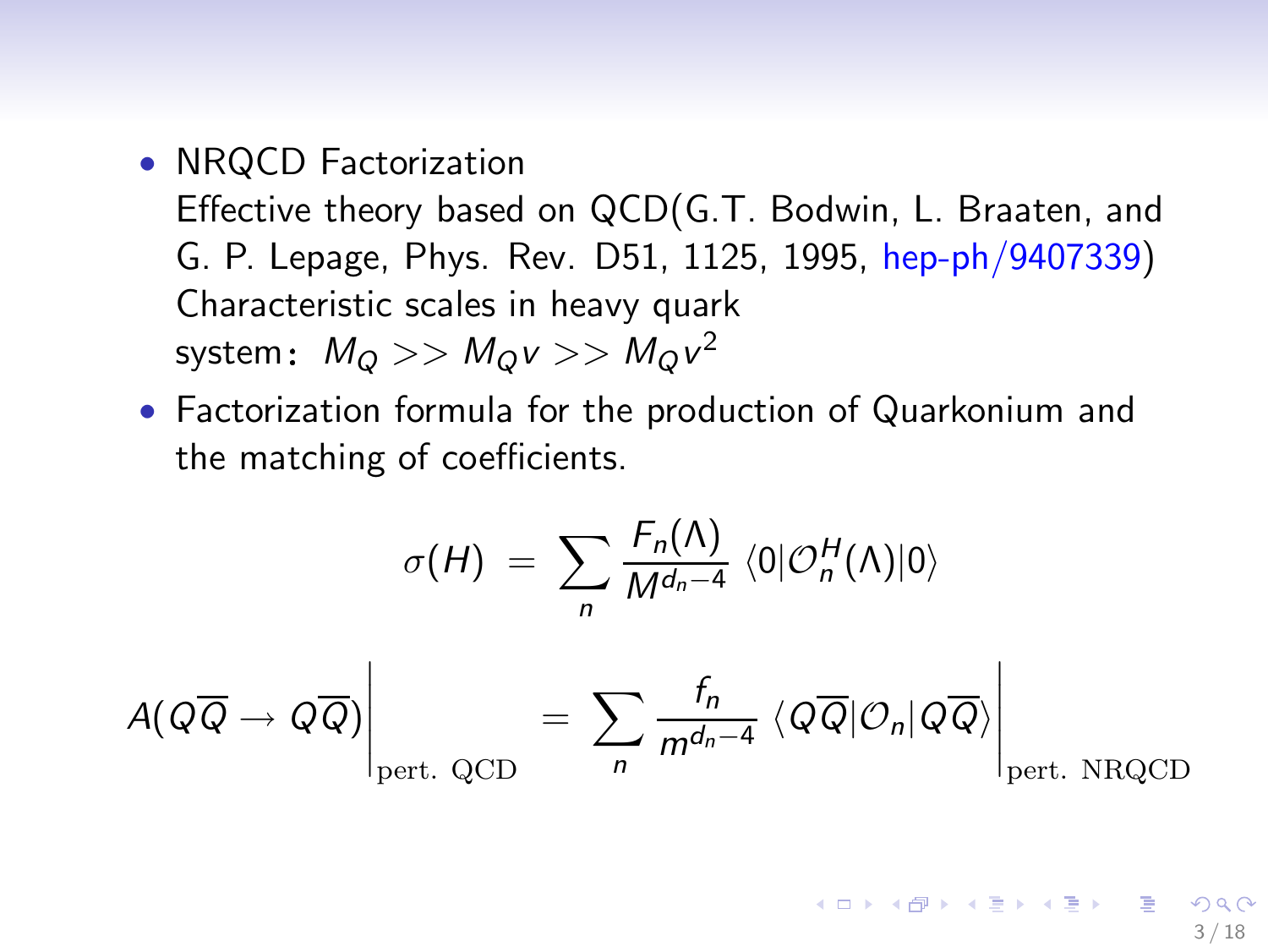

The  $p_t$  distribution of inclusive  $J/\psi$  production at Tevatron. (hep-ph/0106120,arXiv:0704.0638)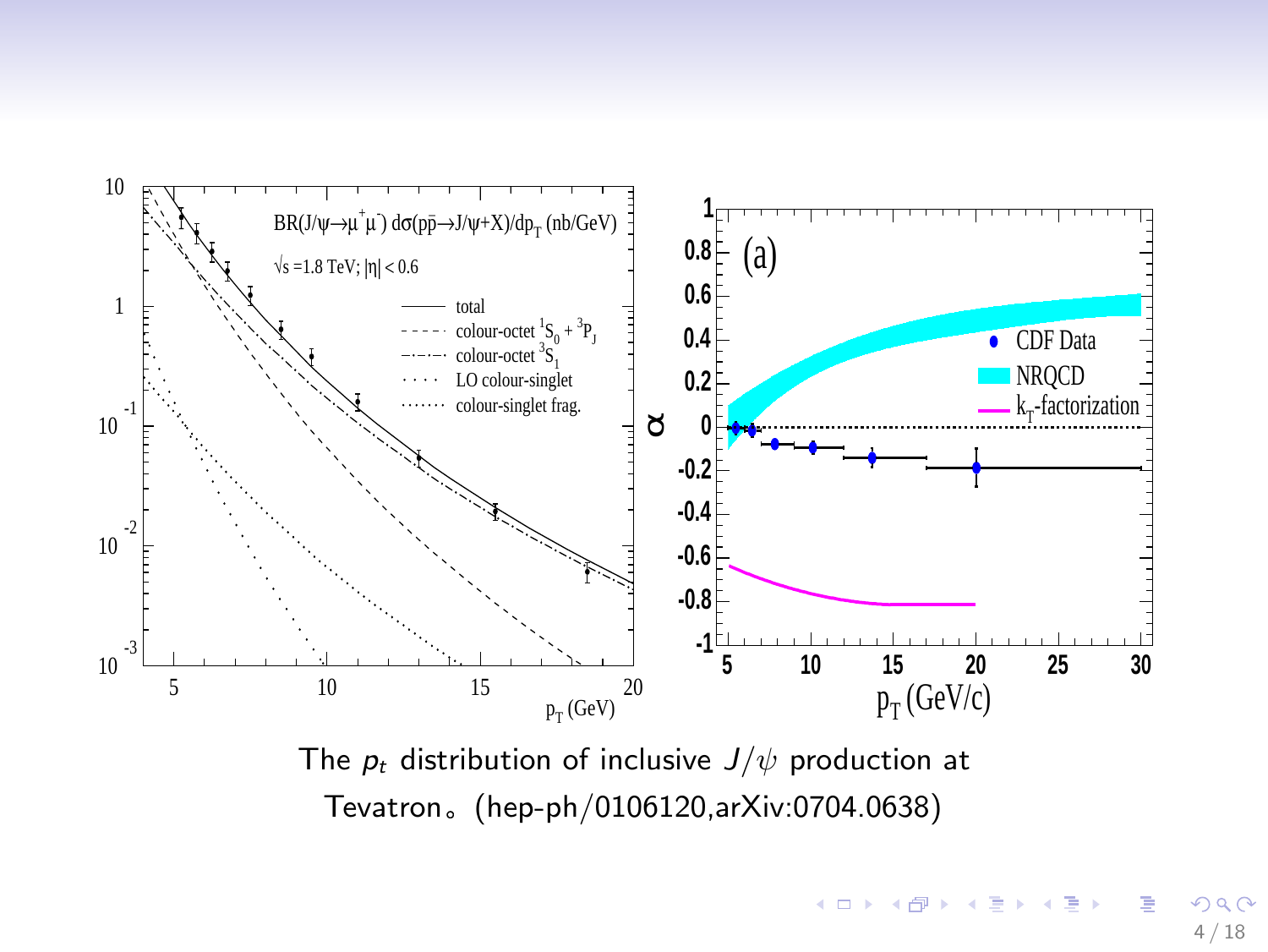- Important progresses on the inclusive Heavy Quarkonium hadroproduction in recent years.
	- 1. The NLO correction to  $p_t$  distribution of heavy Quarkonium in CSM (Campbell et al 2007)

2. The NLO result on the polarization distribution of heavy Quarkonium in CSM (Gong et al 2008)

- 3. The NLO results including the contribution from  ${}^{3}S_{1}^{8}$  and  ${}^{1}S_{0}^{8}$  channels (Gong et al 2008).
- 4. The complete NLO results on the  $p_t$  distribution of  $J/\psi$  in NRQCD. (Butenschoen et al 2011; Ma et al 2011)
- 5. The complete NLO results on the polarization distribution of  $J/\psi$  in NRQCD. (Butenschoen et al 2011; Chao et al 2011) 6. The results on polarization distribution of  $J/\psi$  and  $\Upsilon$  with the feed-down contribution. (Gong 2013; 2014)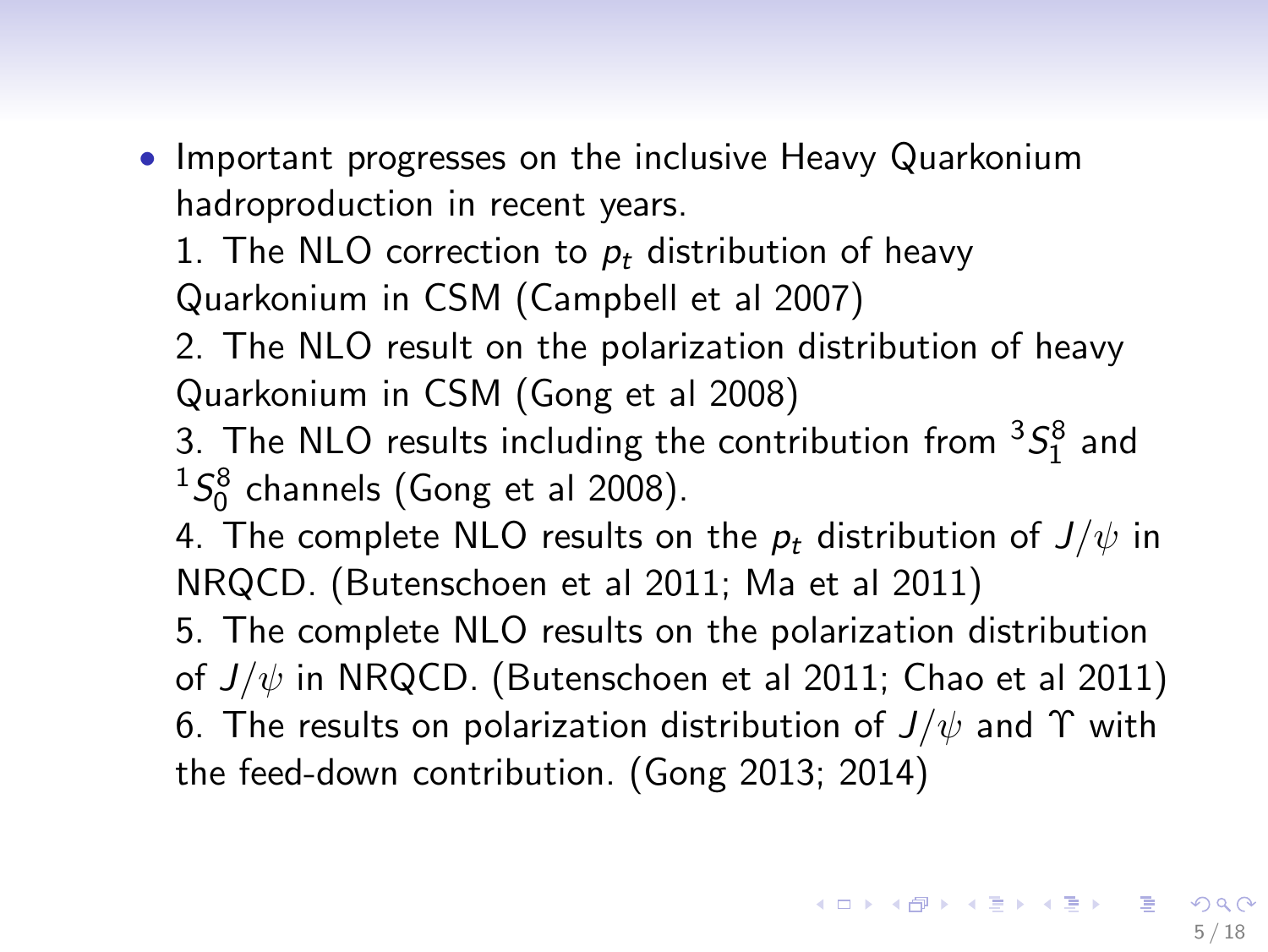• The relevant works on the associate production of Heavy Quarkonium and a Boson.

1. To investigate the gluon content of proton (Drees et al 1992; Doncheski et al 1994)

2. To study the production mechanism of Quarkonium (Kim et al 1995;1997; Roy et al 1995; Mathews et al 1999; Kniehl et al 2002; Lansberg et al 2013)

- 3. The NLO results on the Quarkonium $+Z^0(W^\pm)$  (Li et al 2011; Mao et al 2011; Gong et al 2013)
- 4. The NLO results on the Quarkonium $+\gamma$  in CSM (Li and Wang 2009)

5. The NNLO\* results on the Quarkonium $+\gamma$  in

CSM (Lansberg 2009)

6. To investigate the transverse dynamics and polarization of gluon in proton (den Dunnen et al 2014)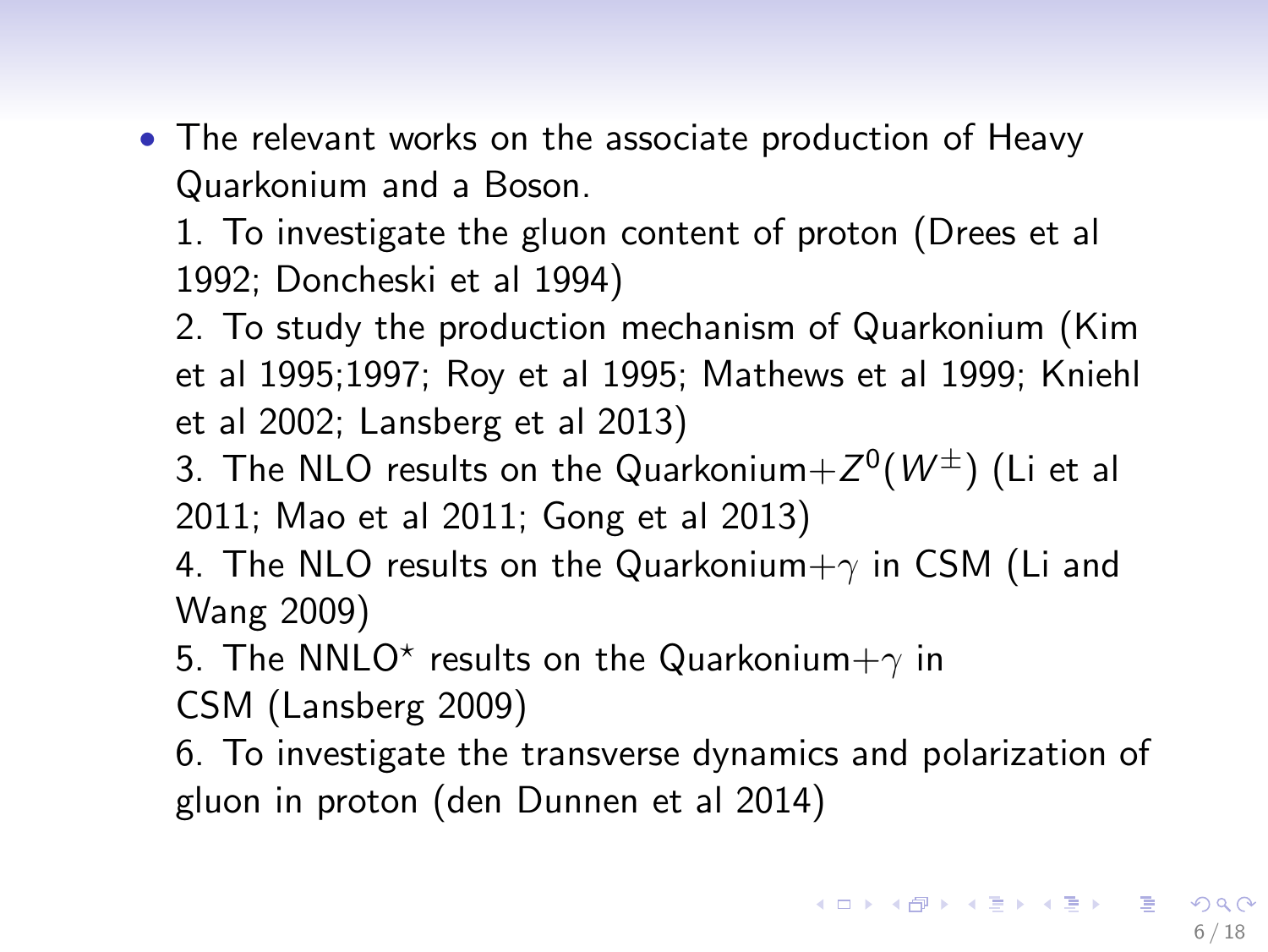# **Motivation**

• The extension of our study on hadroproduction of  $J/\psi + \gamma + x$  in CSM in 2008.

We investigate the process in CSM and found that the NLO QCD correction enhance the  $p_t$  distribution largely and change the theoretical prediction on polarization from transverse to longitudinal. To Compare the theoretical results with the experimental data a complete calculation in NRQCD is needed.

- To investigate the different sets of LDME and even to extract LDME from matching with the experimental data.
- The forthcoming study on  $\Upsilon + \gamma + X$  will be helpful to study TMD factorization. (Lansberg 2014)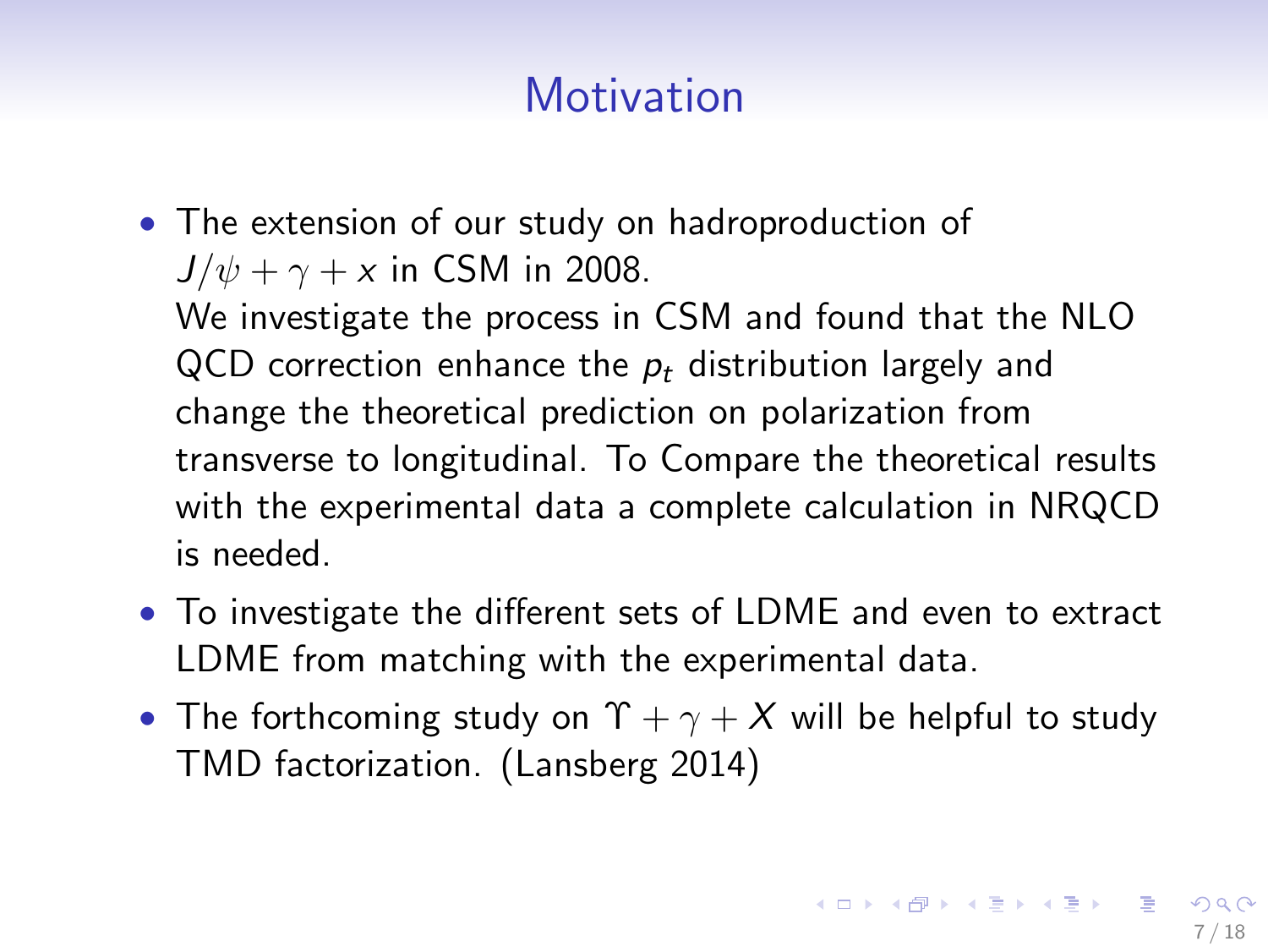## Our work

• We investigate the QCD NLO correction to  $p + \bar{p} \rightarrow J/\psi + \gamma + X$  with following factorization formula:

$$
\sigma(p + \bar{p} \to J/\psi + \gamma + X) = \sum_{i,j} \int dx_1 dx_2
$$
  
 
$$
\times G_p^i(x_1) G_{\bar{p}}^j(x_2) \hat{\sigma}(ij \to (Q\bar{Q})_n + \gamma + X) \langle O_n^{J/\psi} \rangle.
$$

• The relevant parton level processes:

*LO and Virtual*: 
$$
g + g \rightarrow Q\overline{Q}[^{3}S_{1}^{1}, {}^{1}S_{0}^{8}, {}^{3}S_{1}^{8}, {}^{3}P_{J}^{8}] + \gamma,
$$
  
 $q + \overline{q} \rightarrow Q\overline{Q}[^{3}S_{1}^{1}, {}^{1}S_{0}^{8}, {}^{3}S_{1}^{8}, {}^{3}P_{J}^{8}] + \gamma,$ 

Real : 
$$
g + g \rightarrow Q\overline{Q}[^{3}S_{1}^{1}, ^{1}S_{0}^{8}, ^{3}S_{1}^{8}, ^{3}P_{0}^{8}] + \gamma + g
$$
,  
\n $q + \overline{q} \rightarrow Q\overline{Q}[^{1}S_{0}^{8}, ^{3}S_{1}^{8}, ^{3}P_{0}^{8}] + \gamma + g$ ,  
\n $q(\overline{q}) + g \rightarrow Q\overline{Q}[^{3}S_{1}^{1}, ^{1}S_{0}^{8}, ^{3}S_{1}^{8}, ^{3}P_{0}^{8}] + \gamma + q(\overline{q})$ .

8 / 18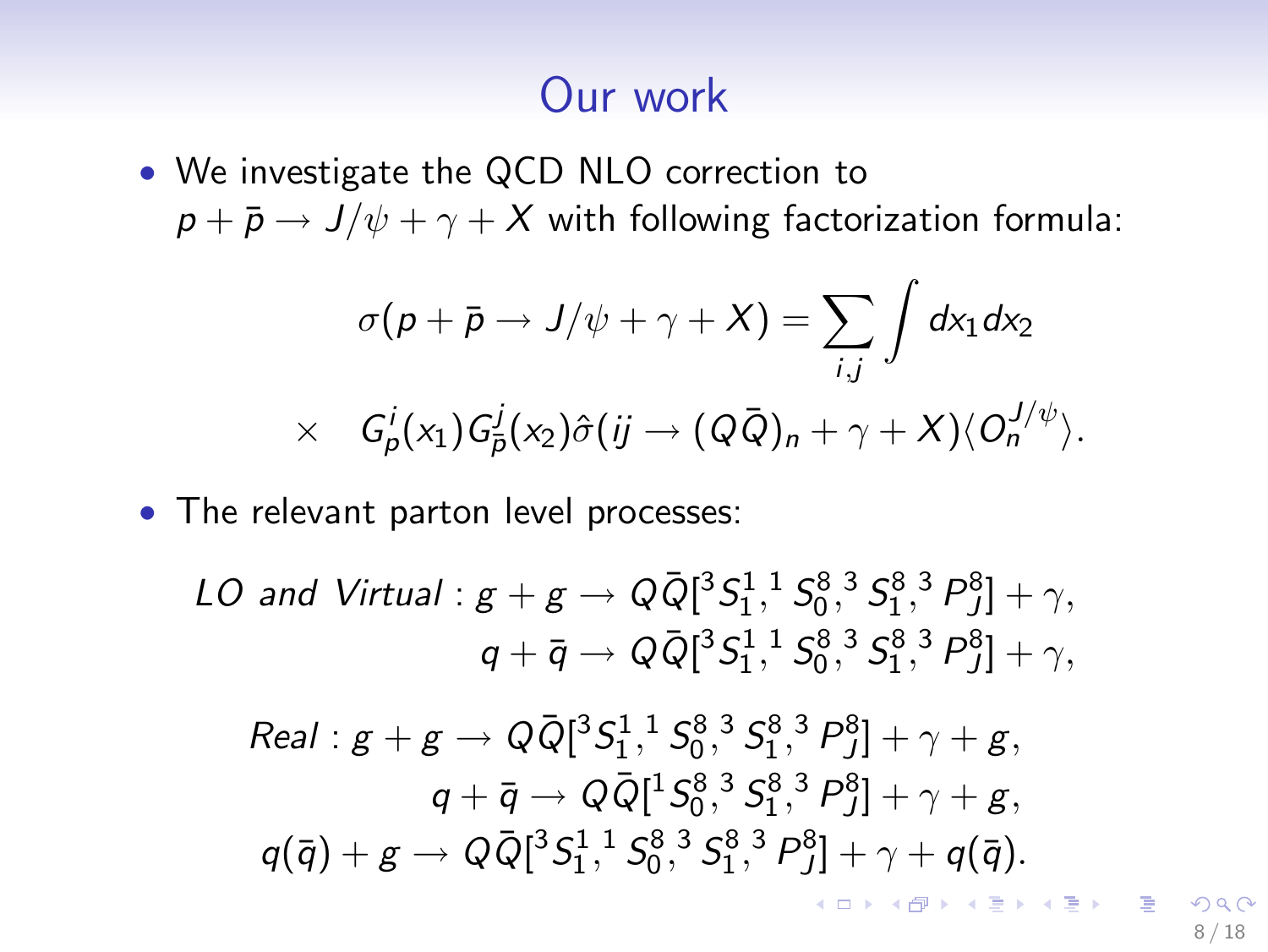

The typical Feynman diagrams of this process.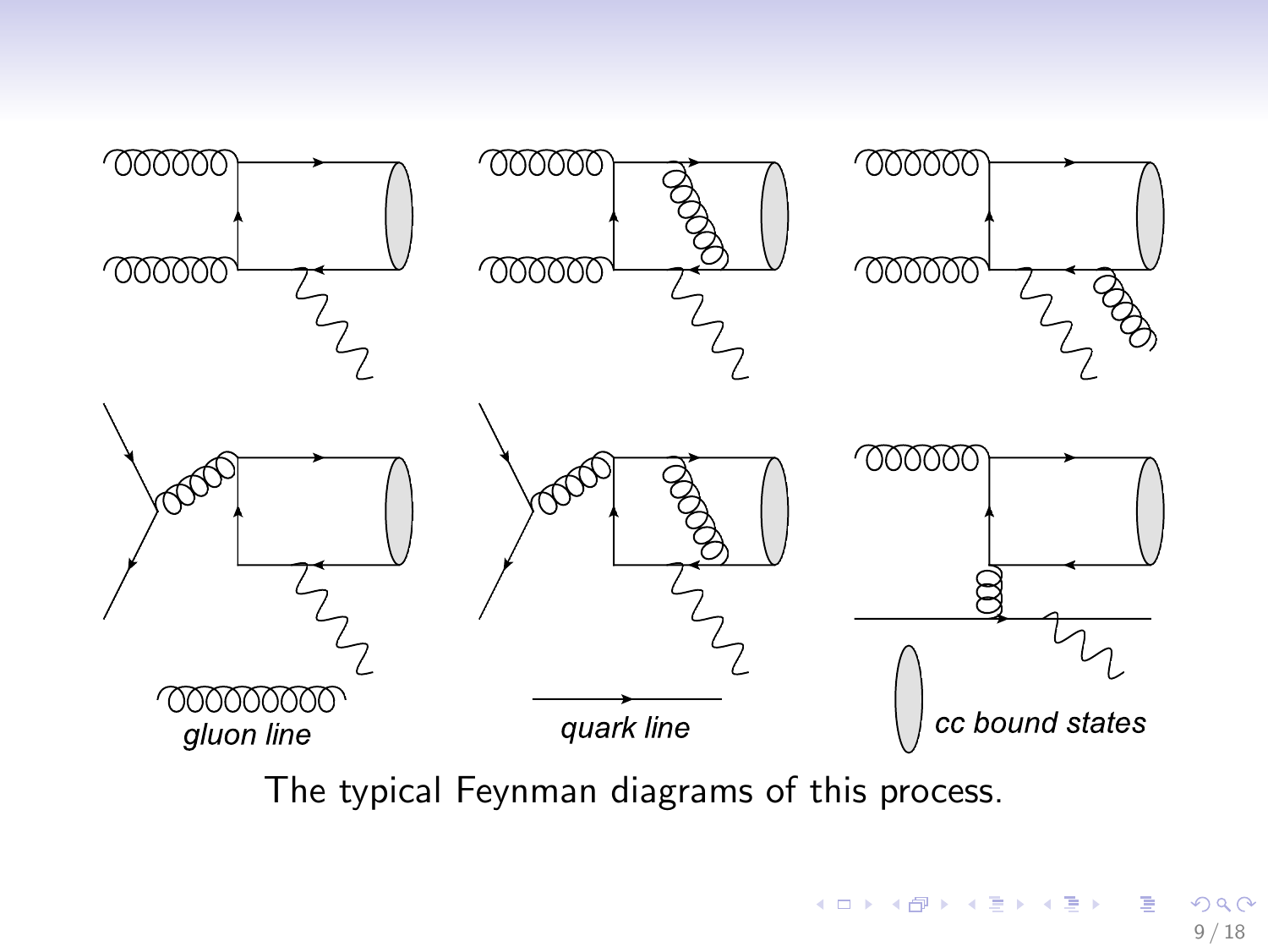- The infrared divergence in the  ${}^{3}P_{J}^{8}$  parts. The soft divergence in real part of  ${}^{3}P^8_J$  process are canceled by the virtual parts and absorbed by the redefinition of the LDMEs at NLO.
- The isolated photon scheme (Frixione 1998):

$$
\begin{aligned} \rho_t^i \leq \rho_t^\gamma \frac{1 - \cos R_{\gamma_i}}{1 - \cos \delta_0} \quad \textit{for} \quad R_{\gamma_i} < \delta_0, \\ R_{\gamma i} = \sqrt{(\eta_i - \eta_\gamma)^2 + (\phi_i - \phi_\gamma)^2}. \end{aligned}
$$

10 / 18

イロト 不優 トメ 差 トメ 差 トー 差し

 $\eta_{\gamma(i)}$ : pseudorapidity of  $\gamma(jet).$  $\phi_{\gamma(i)}$ : azimuthal angle of  $\gamma(jet).$ Here we take  $\delta_0 = 0.7$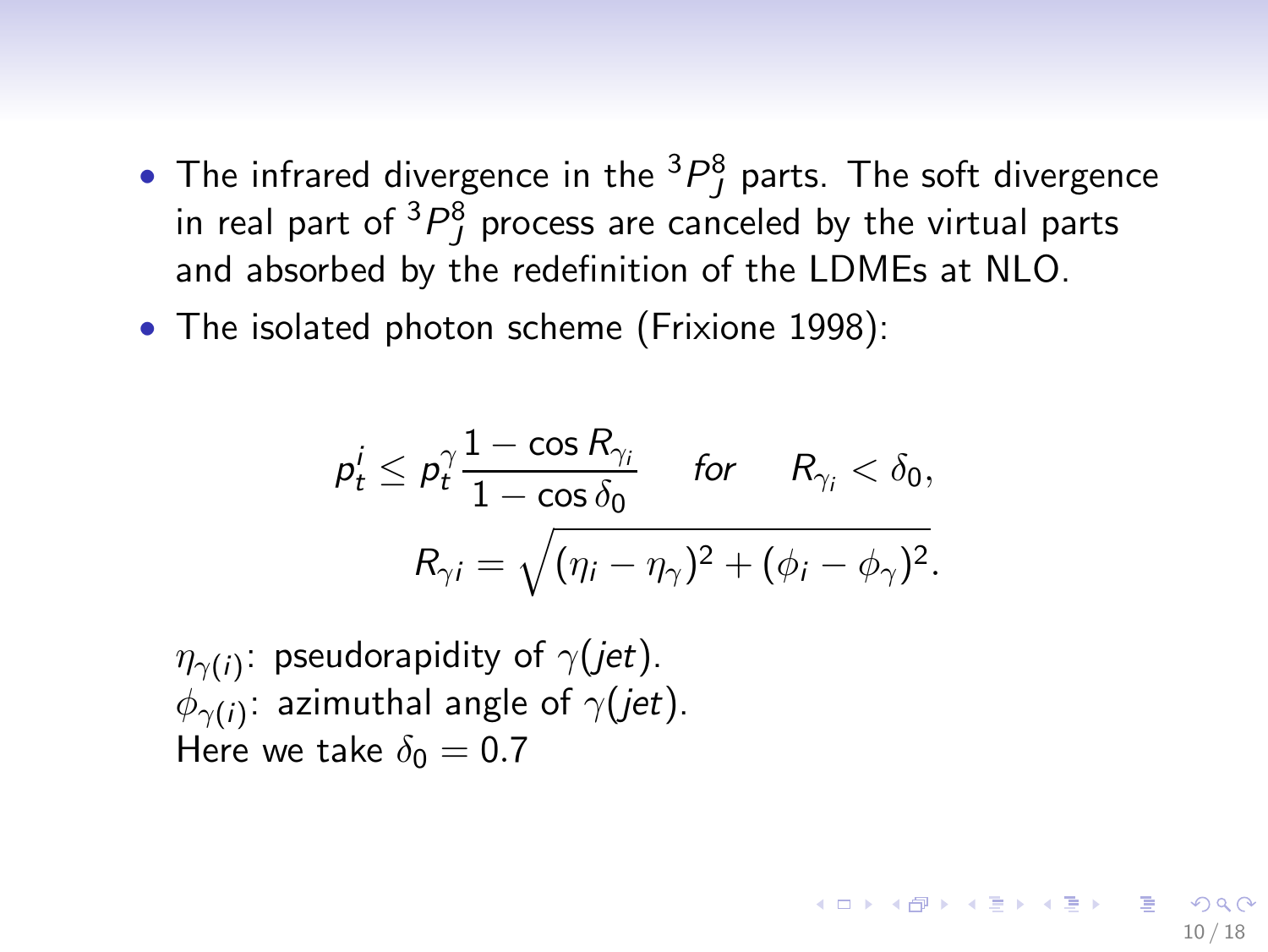#### • the parameters

1. The wave functions at origin of  $J/\psi$  is extracted from its  $lepton$  decay with:

$$
\Gamma_{\text{ee}} = (1 - \frac{16 \alpha_{\text{s}}}{3 \pi}) \frac{4 \alpha^2 e_{\text{c(b)}}^2}{M_{J/\psi}^2} |R_{\text{s}}^{J/\psi}|^2
$$

$$
\Gamma_{ee}^{J/\psi}
$$
 = 5.55keV,  $\alpha$ =1/137,  $\alpha_s = \alpha_s^{2-loop}(2m_c)$ .  
2. The calculation of short distance coefficients:  
 $m_c$ =1.4,1.5,1.6GeV The running of  $\alpha_s$ : one-loop for the LO calculation; two-loop for the NLO calculation.

The scales are setting as:

$$
\mu_r = \mu_f = \mu_0 = \sqrt{(2m_c)^2 + p_t^2}
$$
  

$$
\alpha = 1/128
$$

The parton distribution function:CTEQ6L1 and CTEQ6M for LO and NLO calculation respectively.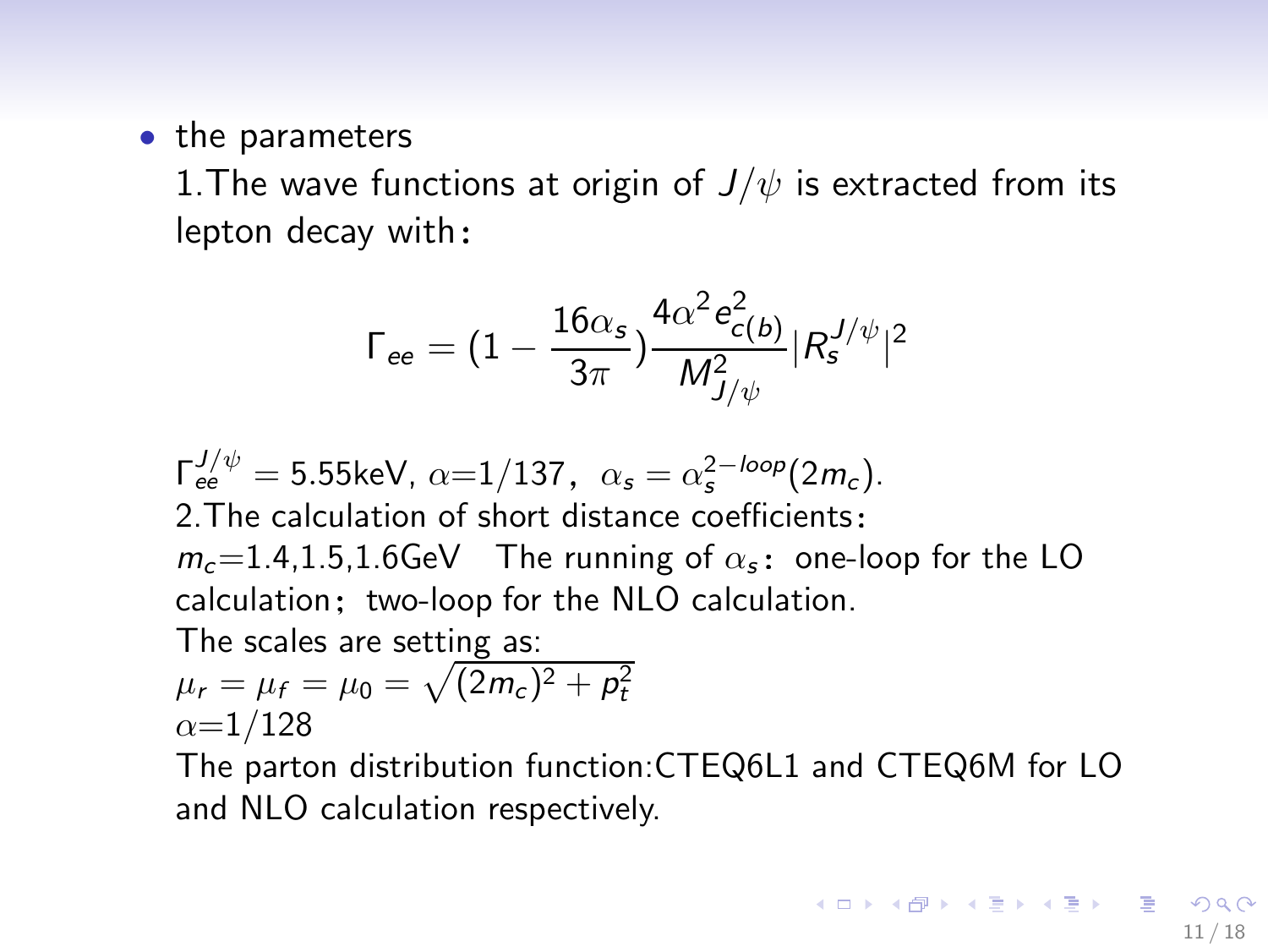• The linear correlation among the short distance coefficients of the three color octet channel (Ma et al 2011):

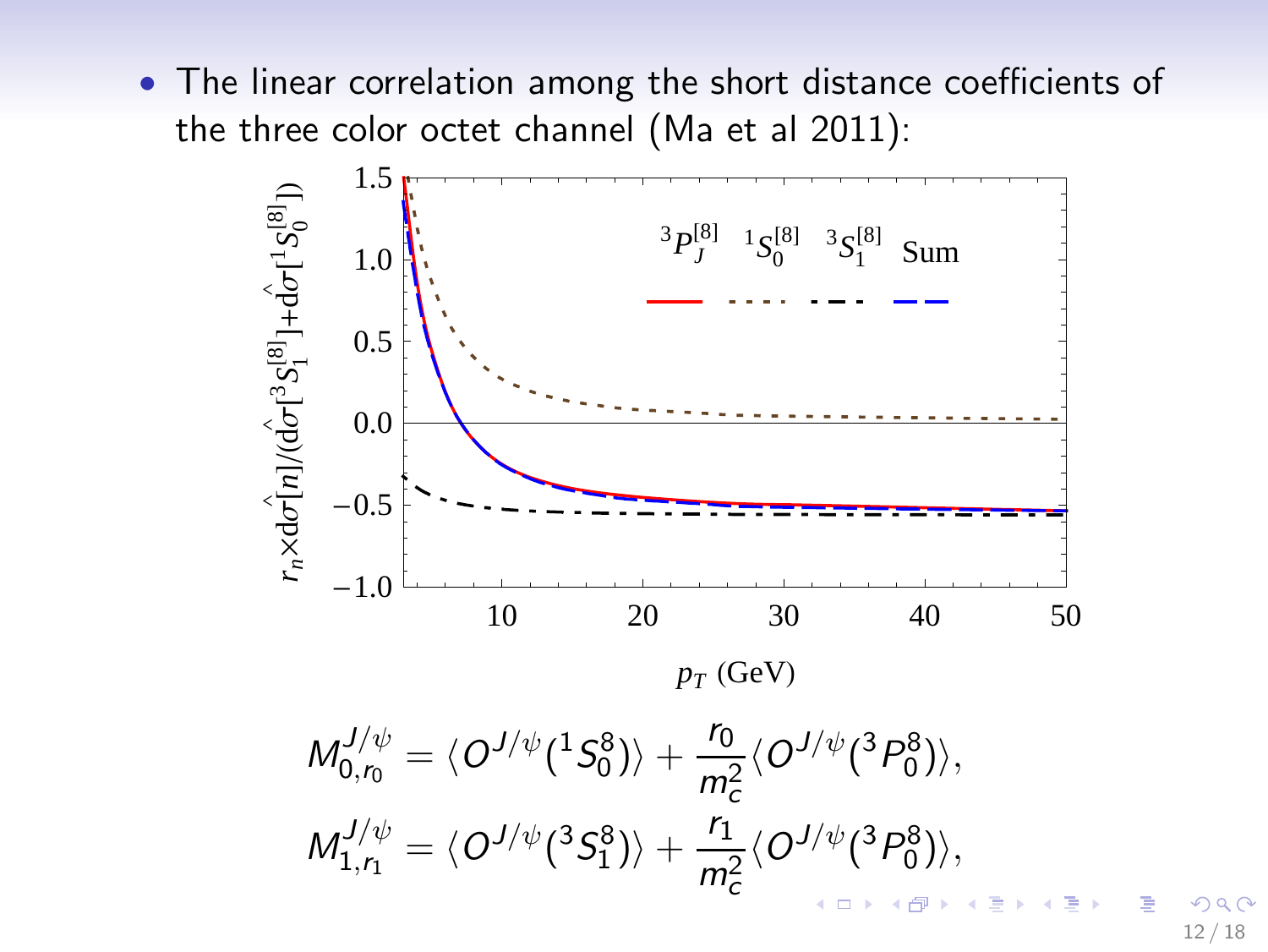Table: The NRQCD LDMEs  $\langle O^{J/\psi}(n) \rangle$  extracted by three groups at the NLO with  $\langle O^{J/\psi}(^{3}S_{1}^{1}) \rangle = 1.32$  (1.16) GeV<sup>3</sup> used in the paper of Butenschoen (in the others). The NRQCD LDMEs in Ma extension1 and extension2 are determined from the combination extracted in the work of Ma ( $r_0$ =3.9,  $r_1$ =-0.56,  $M_{0,r_0}^{J/\psi} = 0.074$  and  $M_{1,r_1}^{J/\psi} = 0.0005$ )

| n                 | ${}^{1}S_{0}^{8}$ , GeV <sup>3</sup> | ${}^{3}S_{1}^{8}$ , GeV <sup>3</sup> | ${}^{3}P_{0}^{8}$ , GeV <sup>5</sup> |
|-------------------|--------------------------------------|--------------------------------------|--------------------------------------|
| Butenschoen, 2011 | 0.0497                               | 0.0022                               | $-0.0161$                            |
| Gong, 2012        | 0.097                                | $-0.0046$                            | $-0.0214$                            |
| Chao, 2012        | 0.089                                | 0.0030                               | 0.0126                               |
| Ma extension1     | 0.074                                | 0.0005                               |                                      |
| Ma extension2     |                                      | 0.011                                | 0.019                                |

イロト 不優 ト 不思 ト 不思 トー 温 13 / 18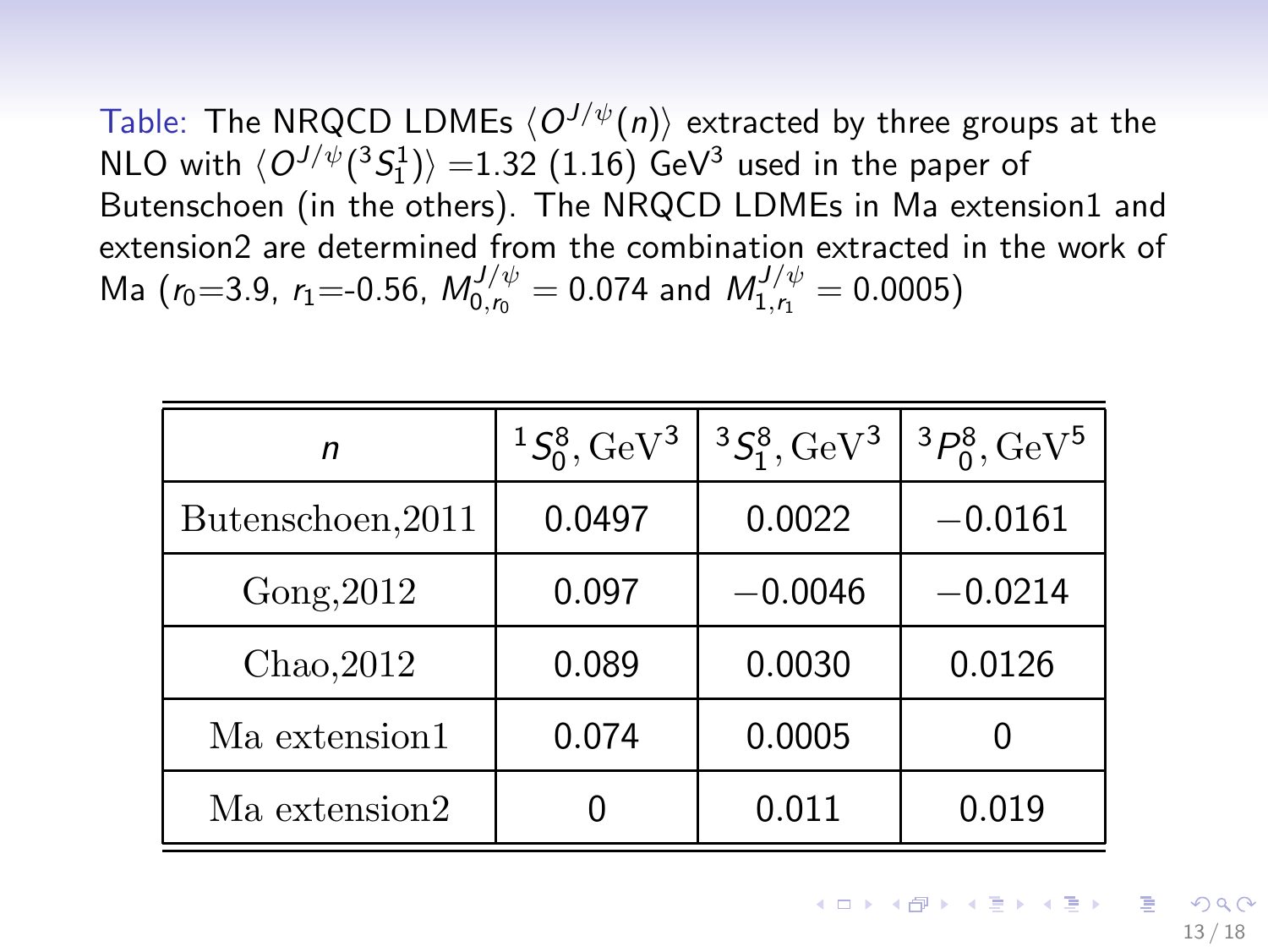• The  $p_t$  distribution and the polarization of  $J/\psi$  for  $J/\psi + \gamma$ production with different cuts on  $p_t^{\gamma}$ .

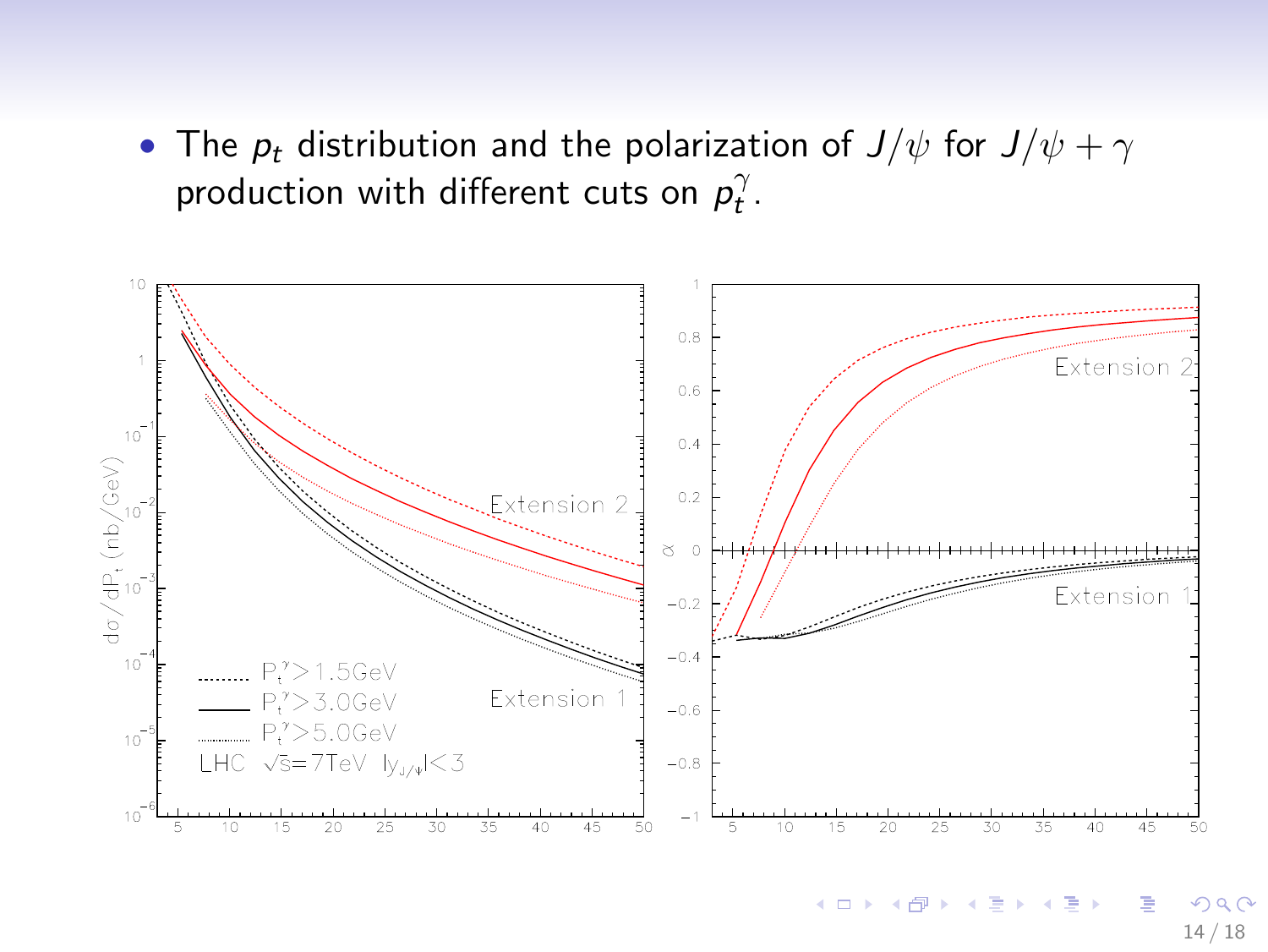• The  $p_t$  distribution and the polarization of  $J/\psi$  for  $J/\psi + \gamma$ production with different sets of LDMEs.

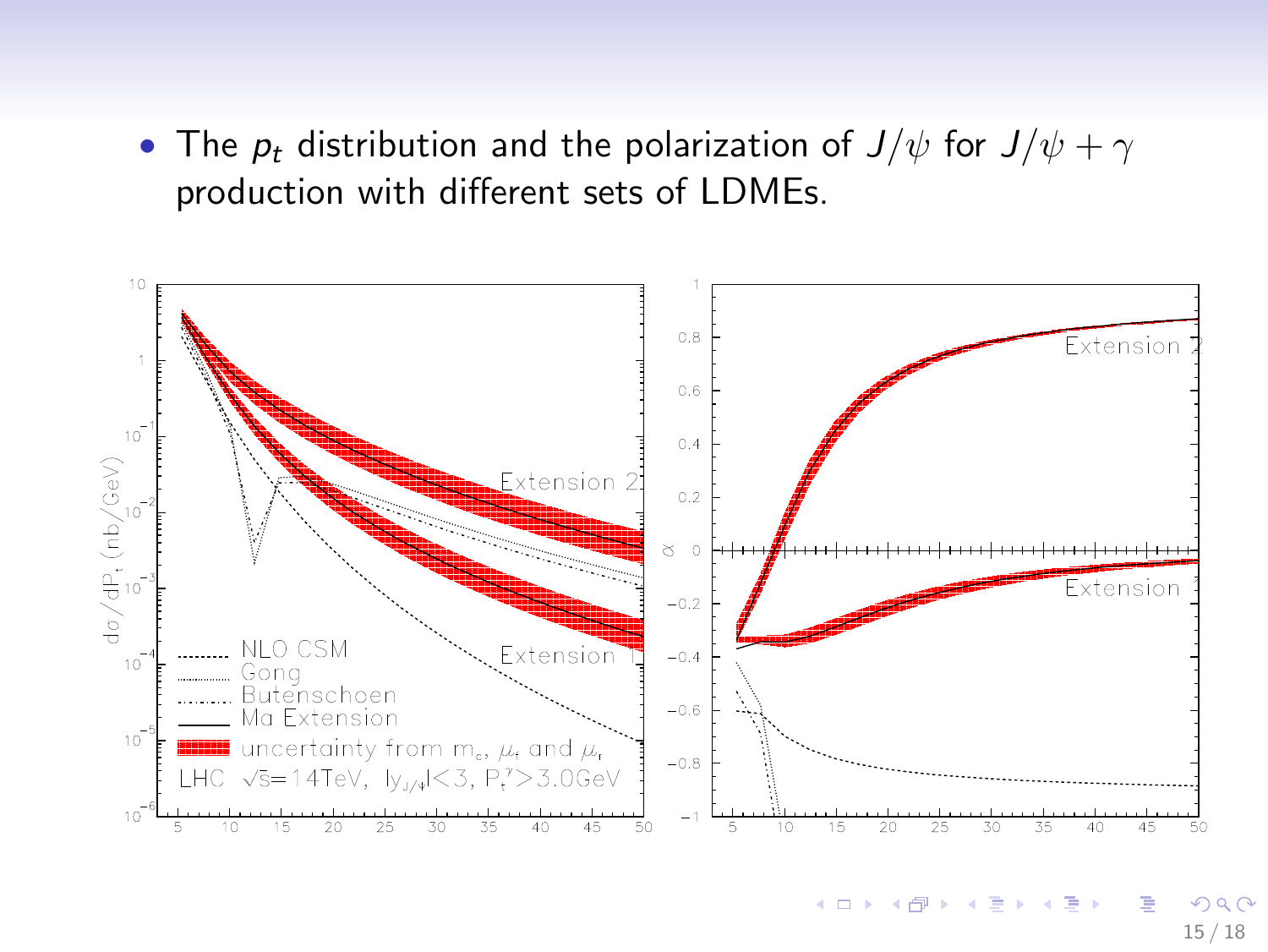• The  $p_t$  distribution and the polarization of  $J/\psi$  for  $J/\psi + \gamma$ production at the LHC with  $\sqrt{s} = 8 \text{TeV}$ .

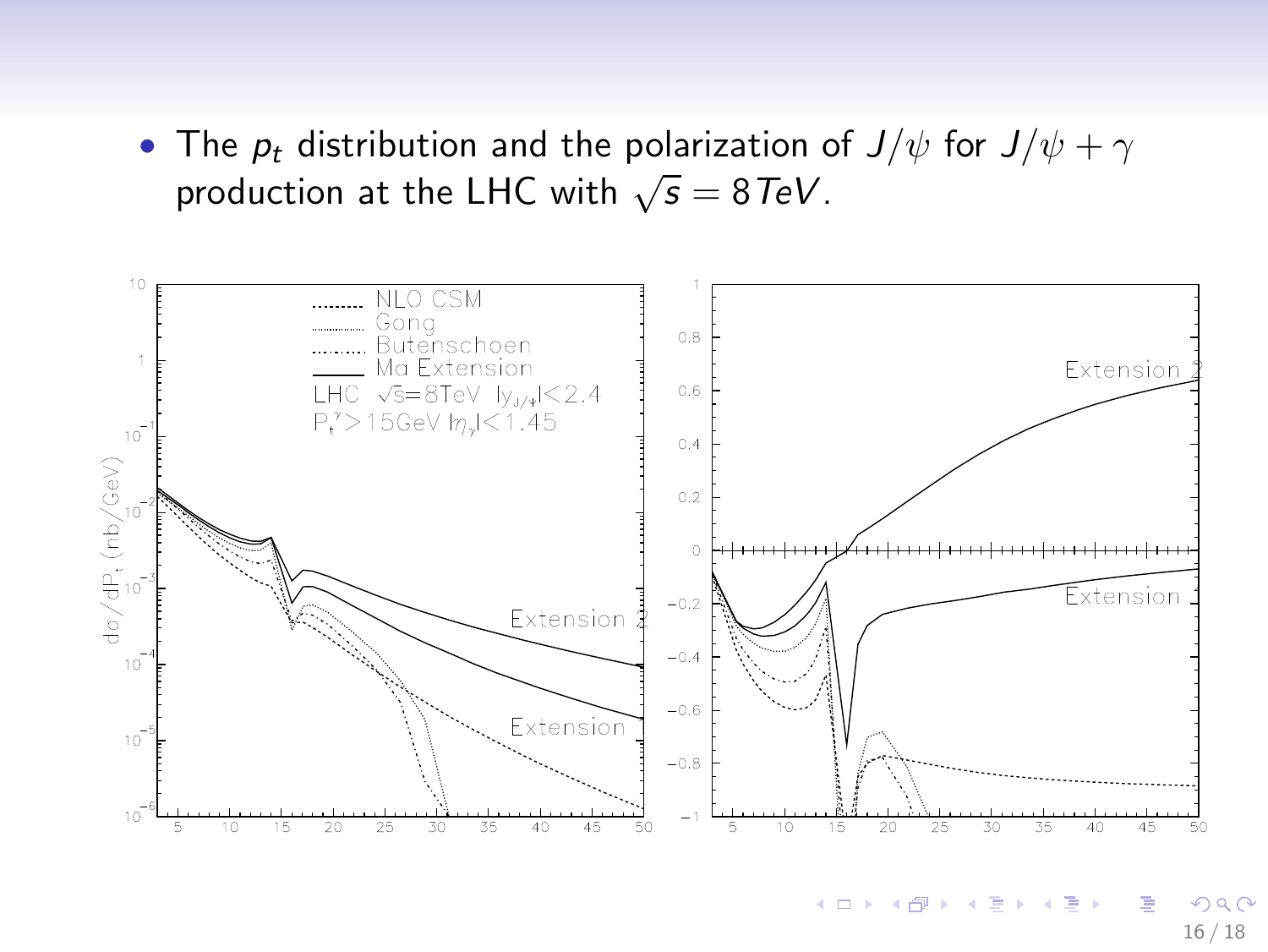# Conclusion

1. The  $p + \bar{p} \rightarrow J/\psi + \gamma + X$  is investigated at the NLO in the framework of NRQCD and the color-octet channel plays an important role.

2. This process is sensitive to the LDME  $\langle ^3P_0^8 \rangle$ . Therefore, the measurement of this process can be very helpful to fix the value of  $\langle ^3P_0^8 \rangle$  which has much flexibility at present.

3. This process can be investigated by using the present data sample collected at 8TeV LHC theoretically.

> Integrated luminosity :  $23fb^{-1}$ Photon reconstruction efficiency : 0.7  $Br(J/\psi \rightarrow \mu^+ \mu^-) = 0.06$  $p_t^{J/\psi} = 17 \text{GeV}$  :  $960 \sim 1920$  events  $p_t^{J/\psi} = 50 \text{GeV}$  : 19  $\sim$  96 events